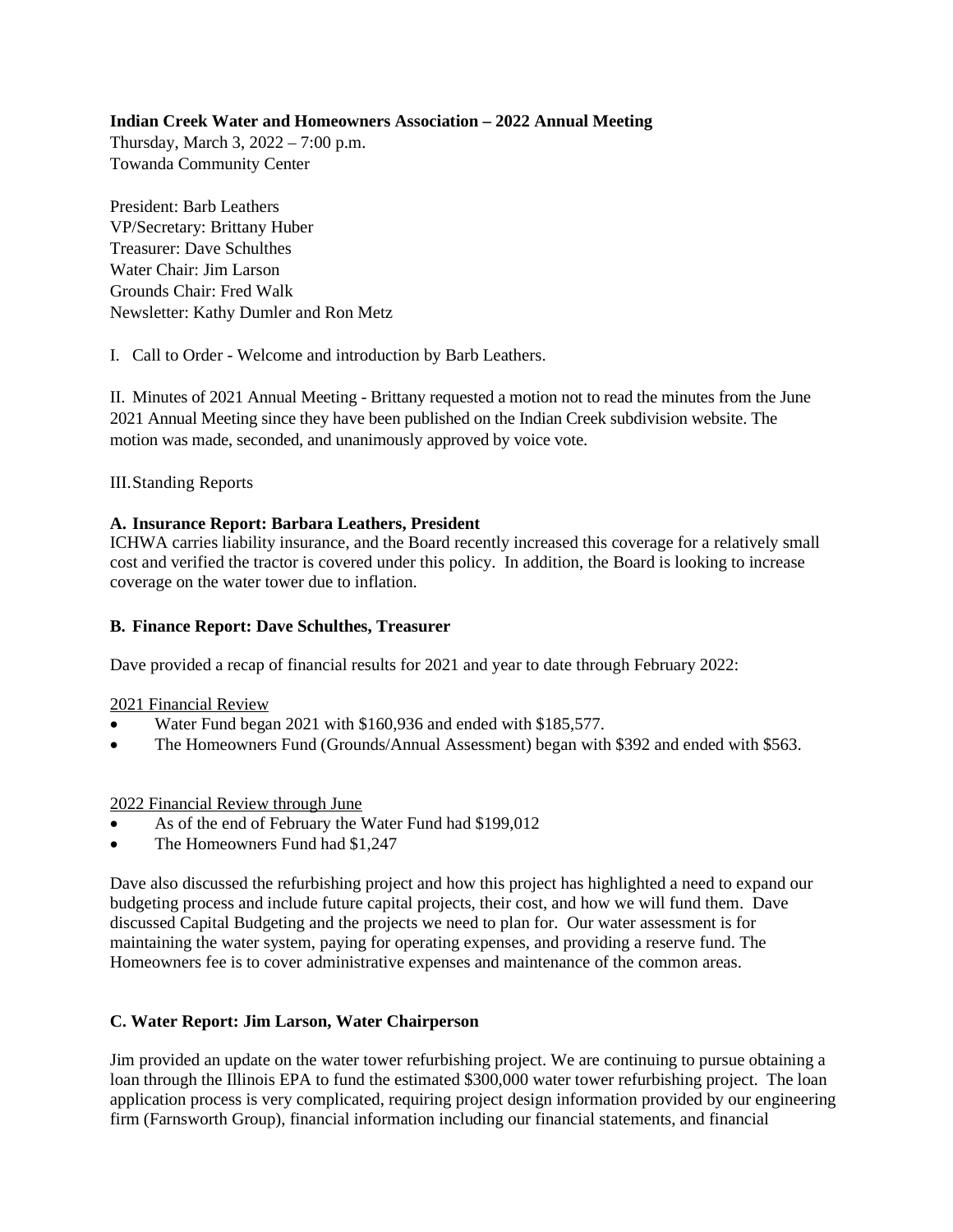projections, legal information, developing mortgage contracts, etc. The March 2020 Homeowners Annul Meeting minutes have detailed information about the refurbishing project.

Our project plan has been approval by the EPA and we just received notification we have been placed on the EPA's funding list. We still need to obtain EPA financial and legal approvals before a loan is approved. The financial and legal reviews are not performed until near the time the bidding process begins, however, we have supplied a considerable amount of information already and are on track to obtain these approvals. Loans are dependent on funding provided to the EPA, but indications from the EPA are that adequate funds will be available.

Though we have several steps to work through, discussions we have had with our EPA project manager make us feel optimistic we will be able to satisfy their criteria and funds will be available. The terms of the loan we are seeking are a 20-year loan with an anticipated interest rate of between 1% and 2%. There is also the potential of qualifying for a loan principal forgiveness grant of up to 50% of the loan amount. This is dependent on the availability of grant funds and how many organizations are competing for the funds. We are taking the steps necessary to allow us to qualify for these grant funds.

We plan to begin bidding for the water tower refurbishing project July 1, 2022. Bids will be opened 45 days later. We will then work with the EPA to complete the loan application process. Refurbishing construction work will be done in the warm weather months of 2023

**Chemical Building:** We currently have our chlorine treatment equipment in the base of the water tower. Our engineering firm has recommended for many years we move this treatment process into a separate building because of the corrosiveness of the chlorine and safety issues. Last year we submitted building plans developed by the Farnsworth Group to the county for approval. The county added many requirements which increased the potential cost of the building to over \$100,000. We are continuing to try to work with the county to develop an option which is less expensive. No final decision will be made until the cost of the refurbishing project is finalized.

**Backup well:** Last year we received notification from the Illinois EPA that ICHWA has been placed on their "Critical Review List" because we do not have a backup water source. This action was also taken on a number of other water providers. The only requirement at this time the designation imposes is we could not expand our water services (which we have no plans to do) until a backup water source is available. The Farnsworth Group has recommended for many years we consider drilling a backup well. No immediate concerns with the viability of our well have been identified, however, since the well is over 40 years old at some point it will be advisable to drill a backup well near the site of the current well. The ICHWA Board feels this is something we need to plan for in the next 5-10 years. Once we know the cost of the refurbishing project, options will be developed to fund a backup well project. The Farnsworth Group estimated the cost of a backup well to be \$185,000 two years ago.

**Call JULIE before digging (800-892-0123):** Please be sure to call JULIE to mark utility and water lines before doing any projects involving digging. If damage is done to any utility or water lines after marking it is critical you contact the vendor who marks the lines (USIC) and a Board member immediately. Additional information is available on our Indian Creek website (Information/Water – "When You Dig").

### **D. Grounds Report: Fred Walk, Grounds Chairperson**

Fred recapped Indian Creek has a total of 156 acres, 54.3 of those are common ground and maintained by volunteers expending much time and effort throughout the year. Fred announced our Spring Workday is tentatively set for May 14.

Leaning Trees - The winter snow/ice storms caused some trees to start leaning towards the main road near the bridge. These trees will need to be cut down and we may have to hire this out. There are also some large trees that have come down over the trails that need to be removed.